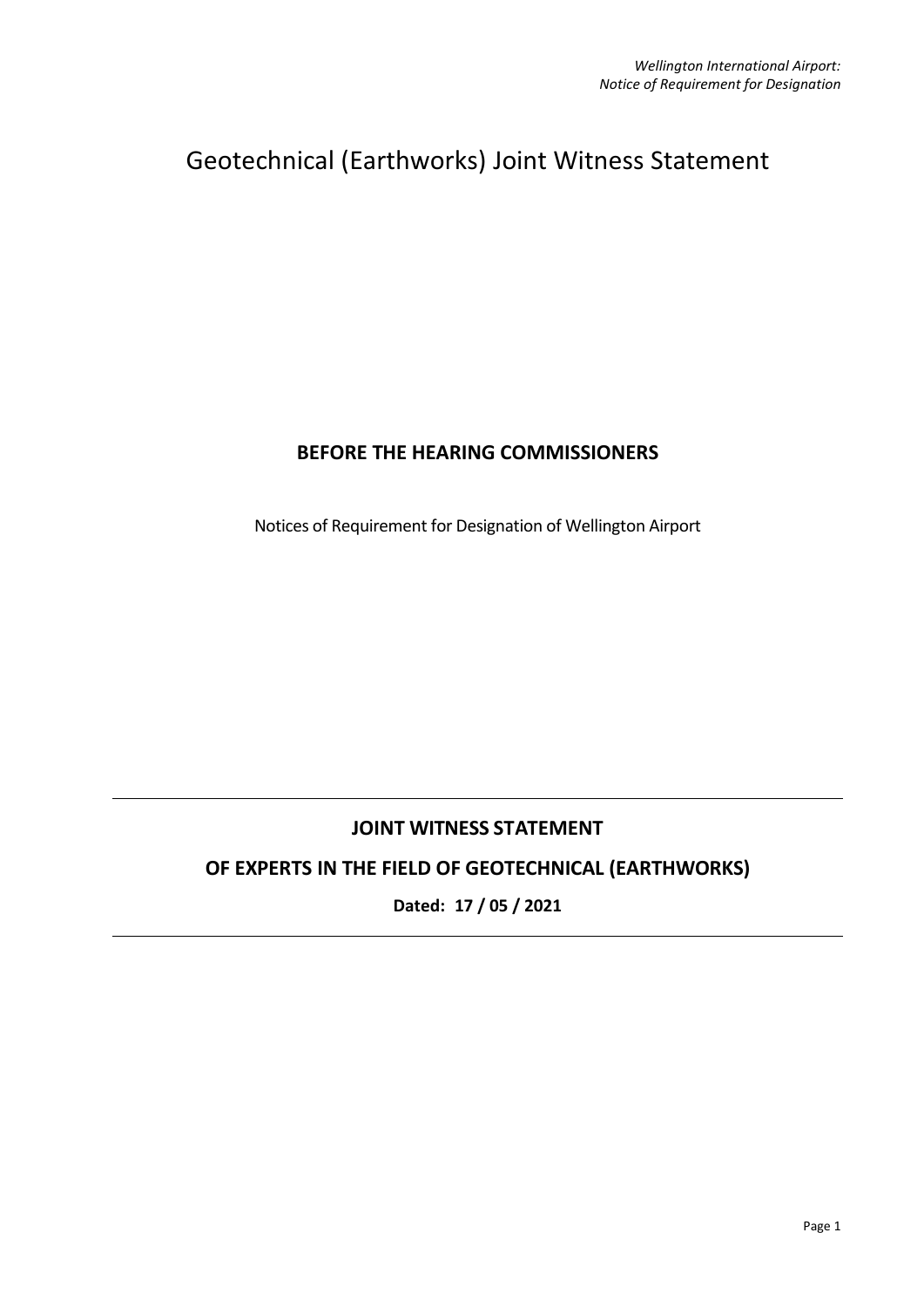### **INTRODUCTION**

- 1. Expert conferencing of the Wellington International Airport Notice of Requirement – East Side Area: SR455891, took place in person on Monday 10<sup>th</sup> May 2021 at Wellington City Council (113 The Terrace, Wellington).
- 2. The conference was attended by the following experts:
	- a. John Davies (Wellington City Council)
	- b. Philip Robins (Geotechnical Consultant on behalf of Wellington International Airport Ltd.)

## **CODE OF CONDUCT**

3. We confirm that we have read the Environment Court's Code of Conduct 2014 and agree to comply with its principles. We confirm that the issues addressed in this Joint Statement are within our area of expertise.

#### **SCOPE OF STATEMENT**

- 4. In our conference we discussed the Wellington City Council's proposed draft earthwork conditions (see attached).
- 5. Mr Robins and Mr Davies discussed the following proposed draft earthwork conditions; 8, 9, 10, 11, 12, 15a, 15b and 20. The remaining proposed draft conditions were not discussed or are outside our expertise.

#### **EXPERT OPINION**

- 6. We agreed that the proposed development for the East Side Area (ESA) is geotechnically feasible. We acknowledged that significant geotechnical work was still to be undertaken, such as intrusive geotechnical investigations, geotechnical analysis and design and geotechnical assessment and reporting
- 7. Mr Davies sought clarification on the use of large concrete structures that can create a legacy for maintenance, repairs and are difficult to 'soften' with respect to visual impacts.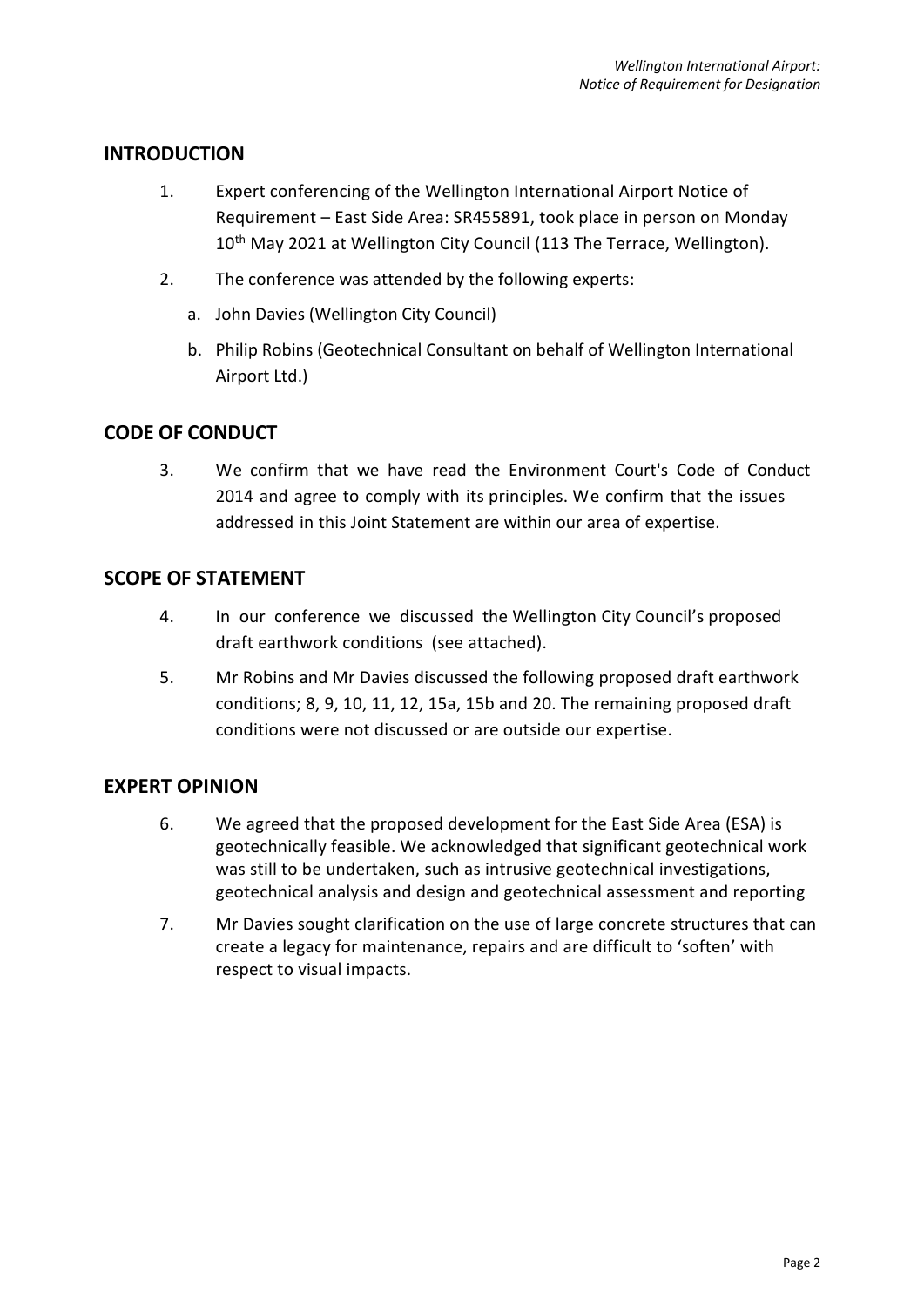#### Geotechnical Assessment Report

- 8. A geotechnical assessment report is to be prepared as part of the resource consent conditions. The content of the geotechnical assessment report is listed in the proposed draft Conditions 8, 9, 10 & 11.
- 9. Mr. Robins and Mr Davies agreed on the proposed draft Conditions 8, 9, 10 & 11.

#### Earthworks Construction Plan (ECMP)

- 10. Condition 12 provides for the requirement for an Earthworks Construction Plan (ECMP), which Mr Robins and Mr Davies agreed should be amalgamated With Condition 15, a & b to form the requirement of a single ECMP.
- 11. Condition 16 should read:
	- a) The ECMP must be reviewed by the Geotechnical Professional prior to being submitted to Council, to ensure that the methodology is in accordance with the geotechnical report by Beca Ltd (dated 20 Sep 2020, reference 3324206) and the geotechnical report as part of condition 8) above. The review must be provided to the Council's Compliance Monitoring Officer when the final ECMP is filed for certification.
- 12. Condition 17 should read:
	- b) Any amendments to the ECMP once work starts must be approved by the following:
		- The Geotechnical Professional, and
		- And Certified by the Council's Compliance Monitoring Officer.

#### Certification of Bulk Earthworks

- 13. Mr. Robins and Mr Davies agreed on the proposed draft consent Condition 20, and suggested a change to 0.5-meter so that Condition 20a) reads:
	- c) Extent cut and fill and depth of fill in the form of lines joining all points of equal depth of fill at appropriate vertical intervals of 0.5 metre or as appropriate;

#### Main Site Area

Mr. Robins was uncomfortable providing any comment on any proposed draft consent conditions for the Main Site Area, his statement of evidence relates to the East Side Area and as such no specific review of these conditions was undertaken.

#### **REFERENCES**

- 14. We have referred to the following documents in our discussions:
	- a. WCC Recommended Draft Conditions East Side Area